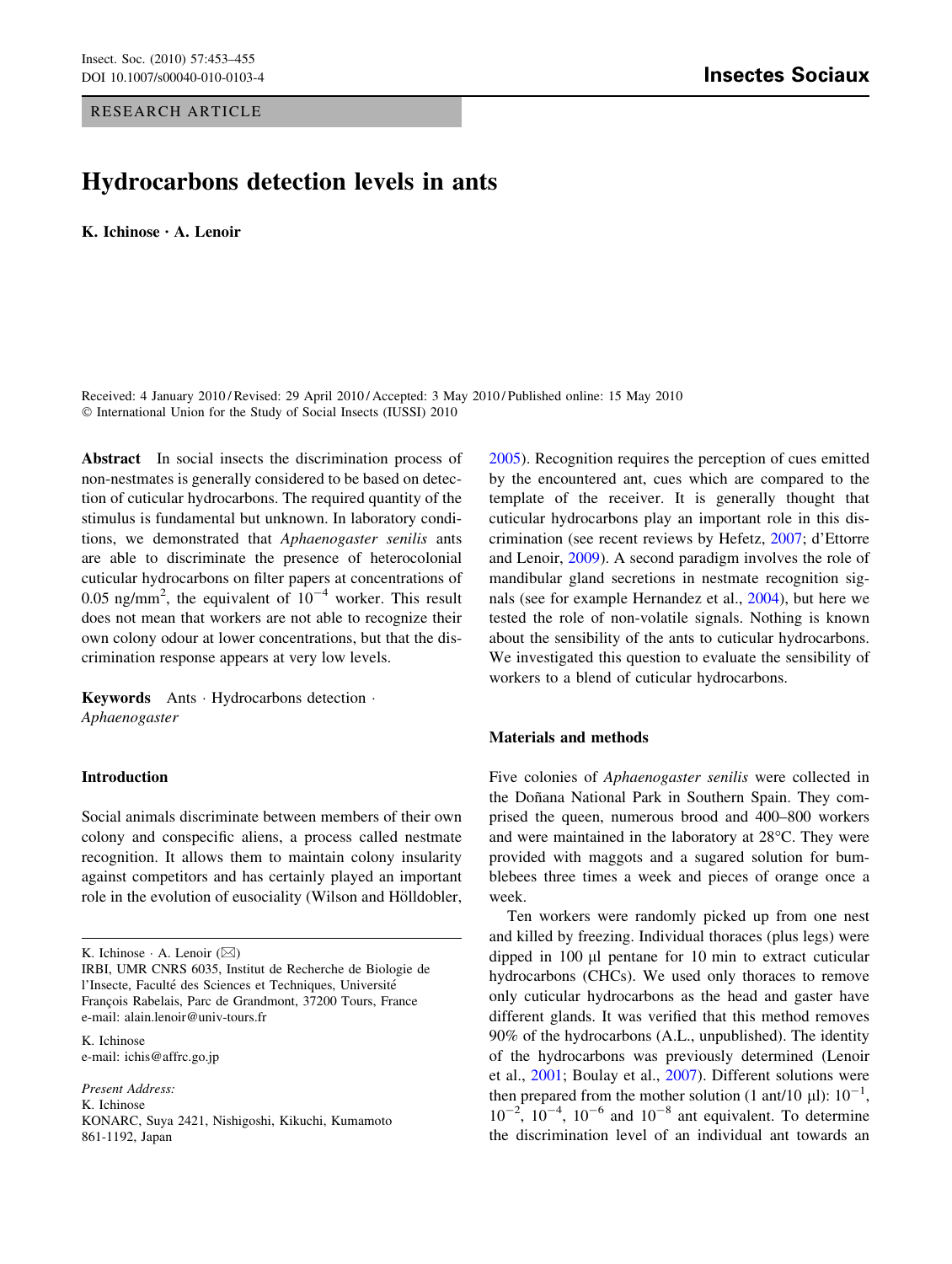extract, we used rectangular filter papers  $(5 \times 2 \text{ mm})$ previously rinsed several times with acetone and pentane to be ''odourless.'' We verified that these papers contained no hydrocarbons after treatment. The filter paper was impregnated with 10 µl of one of the extracts or with pure pentane. For the test, a worker was introduced in a Petri dish with edges coated with fluon and left for 10 min. The filter paper was deposited and the ant's behaviour recorded for 2 min. Ants were tested only once with one filter paper. Behaviours were classified according the following categories: antennal contact, opening mandibles, biting and fighting (see Ichinose et al., [2005](#page-2-0)). Tests were performed with one worker confronted with extracts of the same colony, or to extracts of alien colonies at the different concentrations, or with pure pentane. 1,153 tests were performed.

#### **Statistics**

A principal component analysis was performed on the behavioural data. In a second step, an ANOVA was performed on the first and second components obtained with the PCA analysis using the concentration of extracts and the origin of the extract (pentane, same colony or different colony) as variables.

### Results

The first component of PCA explains 35.78% of the variance and it is correlated with the frequency of aggressions (opening mandibles, biting and fight). An ANOVA indicated that there was a significant difference between homocolonial and heterocolonial tests  $(F_1 = 21.82, P = 0.001)$ . The extract concentration did not significantly affect aggression when the worker was confronted with a homocolonial extract ( $F_5 = 0.157$ ,  $P = 0.978$ ) (Fig. 1a). On the contrary, the concentration of the heterocolonial extracts did significantly influence aggression (Fig. 1b;  $F_5 = 3.38$ ,  $P = 0.0048$ . Aggression was absent or low with pentane. The ants were able to discriminate alien extracts at concentrations as low as  $10^{-4}$  ant but not for  $10^{-6}$  and  $10^{-8}$  ant (post hoc Tukey-HSD test). The second axis of the PCA (21.12% of the variance) was correlated with antennal contacts and the ANOVA confirmed the results of component one (not presented here).

#### Discussion

The ant confronted with a worker extract of the same colony did not present the aggressive behaviour which was present when confronted with an alien extract. The detec-



Fig. 1 First component of the PCA (aggression response)  $\pm$  SE related to the concentration levels of cuticular hydrocarbons (from 1 ant to  $10^{-8}$  ant equivalent). C filter paper impregnated with solvent

tion level for discrimination was very low: at concentrations of  $10^{-4}$  worker equivalent and higher, the workers recognized the alien extract. It has been measured previously that the thorax bears in mean 3,500 ng hydrocarbons (Lenoir et al., [2001\)](#page-2-0), so the worker is sensitive to 0.05 ng/  $mm<sup>2</sup>$  on the filter paper, which is very low. The quantity of hydrocarbons on the cuticle related to the surface is not well known and appears to vary considerably with ant species: it is estimated to be from 50 ng/mm<sup>2</sup> in *Cataglyphis iberica* (Dahbi and Lenoir, [1998](#page-2-0)) to 1,000 ng/mm<sup>2</sup> in Cataglyphis niger (Lahav et al., [1998](#page-2-0)). These strong differences may be due to the calculation methods (see Kroiss et al., [2009\)](#page-2-0), but regardless of the exact value of concentration, our data indicate a discrimination level of  $10^{-4}$ worker equivalent. A similar result has been recently presented on aggressive behaviour of Camponotus japonicus: the aggression threshold varying from  $10^{-4}$  to  $10^{-1}$ equivalent of non-nestmate hydrocarbons (Ozaki and Wada-Katsumata, [2010](#page-2-0)). For other insects only a few data are available:  $1,150$  ng/mm<sup>2</sup> in the beewolf *Philanthus* triangulum but only 250 ng for the cuckoo wasp parasite Hedychrum rutilans which is considered to practice "Chemical insignificance" (Kroiss et al., [2009](#page-2-0)). For chemical insignificance see Lenoir et al., [1999](#page-2-0). The sensitivity of social insects to hydrocarbons is completely unknown. It has been experimentally observed in Bombus lapidarius that tricosane (one of the compounds found in the tarsal extracts) at doses  $>10^{-12}$  ng/flower resulted in rejection by foraging workers (Goulson et al., [2000](#page-2-0)). On the contrary, Polistes dominulus react to a foreign foundress only when extracts concentrations on a filter paper are higher than two-third wasp equivalent (Cini et al., [2009](#page-2-0)). The differences are probably due to the experimental designs. One way to estimate the sensitivity of insects to hydrocarbons is to perform electroantennography, but no study has tried to measure it. For example, D'Ettorre et al., [2004](#page-2-0) and Ozaki et al., [2005](#page-2-0) did not study this question. Batista-Pereira et al.,  $2004$  used a  $10^{-2}$